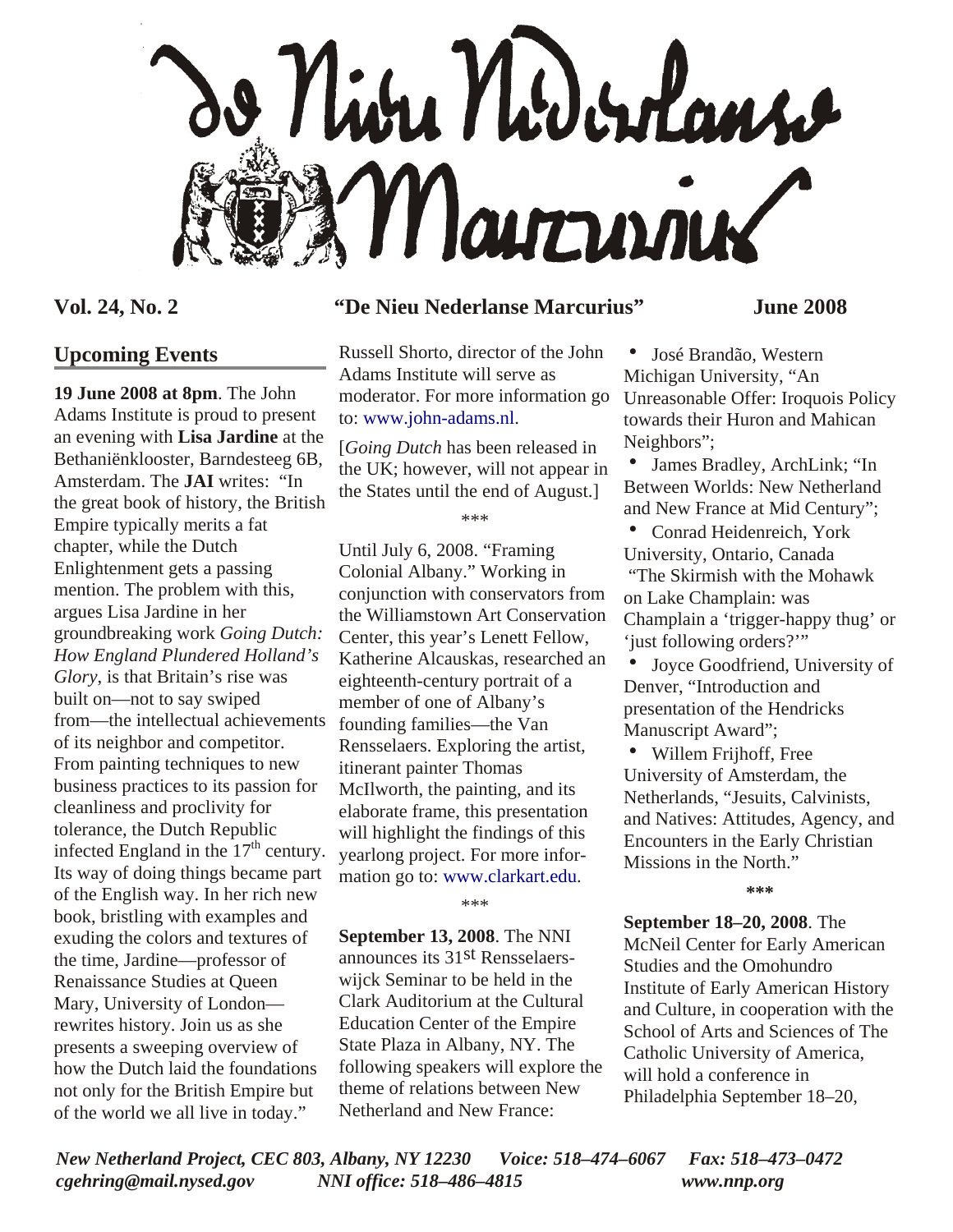## **De Nieu Nederlanse Marcurius** 2

2008, on the uses of anti-popery in the early modern world. This conference will explore the diverse uses of anti-popery in the Protestant Atlantic—whether religious, social, legal, economic, or political—from the time of the Reformation to the era of massive Catholic migration to America in the mid-nineteenth century. For more information go to: [www.mceas.org/anti-popery.](http://www.mceas.org/anti-popery)

\*\*\*

**September 19–20, 2008**. The Association of Blauvelt Descendants announces its 82nd annual meeting and reunion entitled "Oh Henry!" Hudson. The program will take place at the First Church in Albany. For further information go to: www.blauvelt.org.

### **News**

Cornell University Press has agreed to publish a revised paperback edition of Jaap Jacobs' *New Netherland, A Dutch Colony in Seventeenth-Century America*. Priced at \$24.95 it will not only reach a wider audience but be an appropriate and affordable gift during the 2009 Hudson 400 commemoration season.

\*\*\*

Congratulations to New York State Museum research associate, **James W. Bradley**, author of *Before Albany: An Archaeology of Native-Dutch Relations in the Capital Region 1600–1664*, for receiving the 2008 Society of American Archae- ology Book Award for Public Communication. Bradley's book was published last year as

Museum Bulletin #509. The Society for American Archaeology annually recognizes a book that contributes to public understanding of archaeological research. *Before Albany* explores the interaction between Native Americans and the Dutch settlers living in the Beverwijck settlement, now present-day Albany.

\*\*\*

A new web site at www.maap. [columbia.edu uses video, audio](http://www.maap.columbia.edu), and maps and images to show historic sites in NYC related to African American history, starting in 1632. MAAP stands for Mapping the African American Past.

\*\*\*

**Gary Dunham**, the new executive director of SUNY Press has announced a new series entitled "The New Netherland Experience." The series will feature new works relating to the history and cultures of New Netherland as well as reprints of "classics" that have been out of print for decades. The editors of this series will be William Starna and Charles Gehring.

### **Publications**

*Vermeer's Hat: The Seventeenth Century and the Dawn of the Global World* by Timothy Brook. Bloomsbury, UK, December 2007. \$27.95. This book is a historian's look at a vital era in world history, the growth of 17th commerce. What's different is how he does it—by the unusual route of an examination of the paintings of Johannes Vermeer.

 Timothy Brook holds the Shaw Chair in Chinese Studies at Oxford University and is the author, among other works, of the award-winning *Confusions of Pleasure.* Brook deftly uses Vermeer's works as windows into the daily life and thought that were being transformed across the globe in the 17<sup>th</sup> century. The small and private scenes that the artist's brush created broaden into a panorama of world history, from Delft to Beijing, at a time when everything was being newly transformed by the spreading web of global trade, be it tobacco, chinaware, or slaves.

 The author uses the props and artifacts seen in Vermeer's intimate Dutch domestic tableaux as the starting points that take the reader along on an investigation of how things are connected in the rapidly expanding and increasingly interdependent world of the time. One painting (*De Soldaat en het Lachende Meisje,* 1655-60) shows a military officer in a Dutch sitting room talking with a laughing girl. His hat is of beaver fur, which Europeans obtained from the natives of New Netherland; the pelts, in turn, financed the voyages of exploration to places like China, where, with silver mined in Peru, Europeans would purchase the porcelain so often seen in contemporary Dutch paintings. This is a captivating approach to cultural history, where the study of seemingly minor objects is employed to draw the reader into an understanding of global connections, where, as we come to understand, a common humanity shares a history.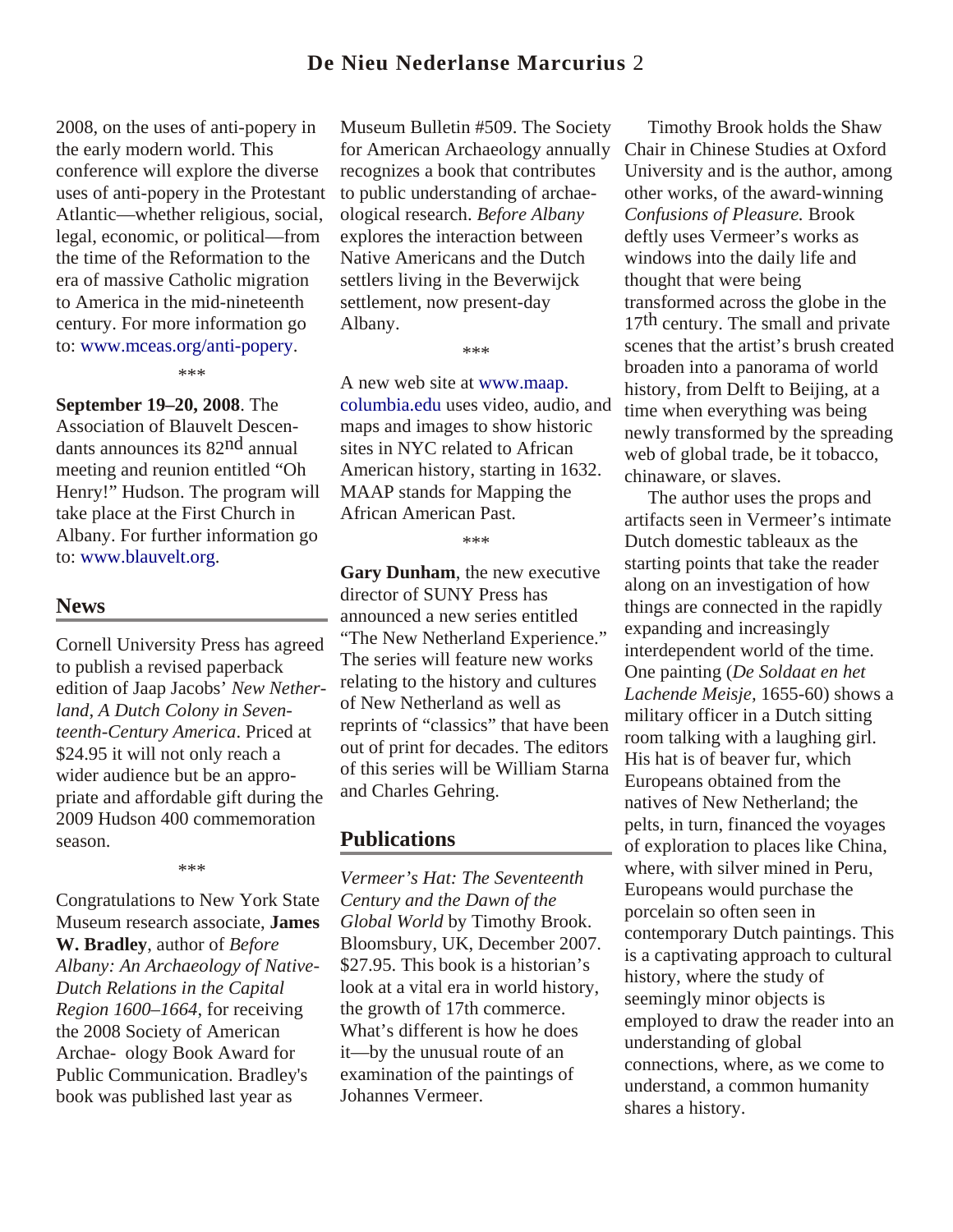\*\*\*

*Land So Fair* by Firth Haring Fabend. iUniverse Inc., January 2008. \$20.95. Historian and novelist Firth H. Fabend will be familiar to many *Marcurius* readers for her books and articles on New Netherland. This new novel begins on a farm in New York's Hudson Valley in 1737. The lives of three strong-minded Dutch-American women are challenged physically, emotionally, and morally by the hardships of life in a wilderness community, the deaths of family members, threats to their land, and a dawning understanding that slavery is leading to inevitable tragedy. The struggle for independence heats up and war comes, making daily life even more desperate and difficult. One reviewer has said, "Fabend's evocative prose recreates a vivid New World. A poignant and gripping story, richly researched."

**\*\*\***

**Hot off the press**: *From De Halve Maen to KLM, 400 Years of Dutch-American Exchange,* or, the selected papers of the 2006 Rensselaerswijck Seminar, which was organized in conjunction with the Association of Netherlandic Studies. Done by Nodus Publikationen Münster. [Publication was made possible through a grant of the Peck Stacpoole Foundation.]

#### \*\*\*

**Reminder**: The quoted prices on the books above represent fairly deep discounts by Amazon. If you plan to buy through this site, please remember to access **Amazon**

through our website. Just go to: www.nnp.org, click on **books and more** and then **Amazon**. By so doing the NNI will receive a percentage of the sale; in fact, this procedure applies to any purchase, whether book or monkey wrench.

### **Language Courses**

The Language Immersion Institute at the State University of New York at New Paltz invites the adult learner to acquire proficiency in one or more of twenty languages (including Dutch!) in the shortest possible time. The immediacy with which participants are able to use the language is a hallmark of LII's weekend, two week, overseas and special programs. Using the communicative approach to language acquisition, LII's master teachers create a highly effective, exciting and supportive learning environment for beginning, intermediate or advanced students. The LII has openings for *Elementary 2 Dutch* for the weekend of July 11–13. For more information go to: [www.giveusaweekend.com.](http://www.giveusaweekend.com) Contact: Phone: 845–257–3500; Email: [lii@newpaltz.edu](mailto:lii@newpaltz.edu)

\*\*\*

The Belgian University of Leuven announces an intensive Dutch summer course intended for beginners or learners wanting to improve their knowledge of the language, 1 August–29 August 2008. A level test on the first day will determine the student's knowledge of the Dutch language. [For more information visit: http://](http://ilt.kuleuven.be/summercourse) ilt.kuleuven.be/summercourse.

### **NNI News**

• Janny Venema's recent visits to Calvin College and Hope College in Michigan were very well received and generated a great deal of interest. Calvin College in Grand Rapids, Michigan is interested in hosting the 2009 traveling exhibit. Calvin College also proposed holding a joint conference with the New Netherland Institute in Michigan in 2010.

• April 11, 2008, marked one year that Bonnie Urso has been with the NNI as an Office Associate. The NNI Board has extended its commendation to Bonnie for her work over the past year.

• The four part 2009 Project continues with steady progress. All the articles for the book of essays are in the hands of the Albany publisher, Mt. Ida Press. The traveling exhibit is scheduled to open at the NYS Musem in December of 2008. The documentary about the New Netherland Project will be finished in the Fall of 2008.

• The New Netherland Dinner will follow the Seminar and will be held in the New York State Museum,  $4<sup>th</sup>$ floor Terrace Gallery with a cocktail hour beginning at 5:00 PM. Information and a registration form is included with this issue of the *Marcurius*. You can also register and pay for the Dinner online at www.nnp.org.